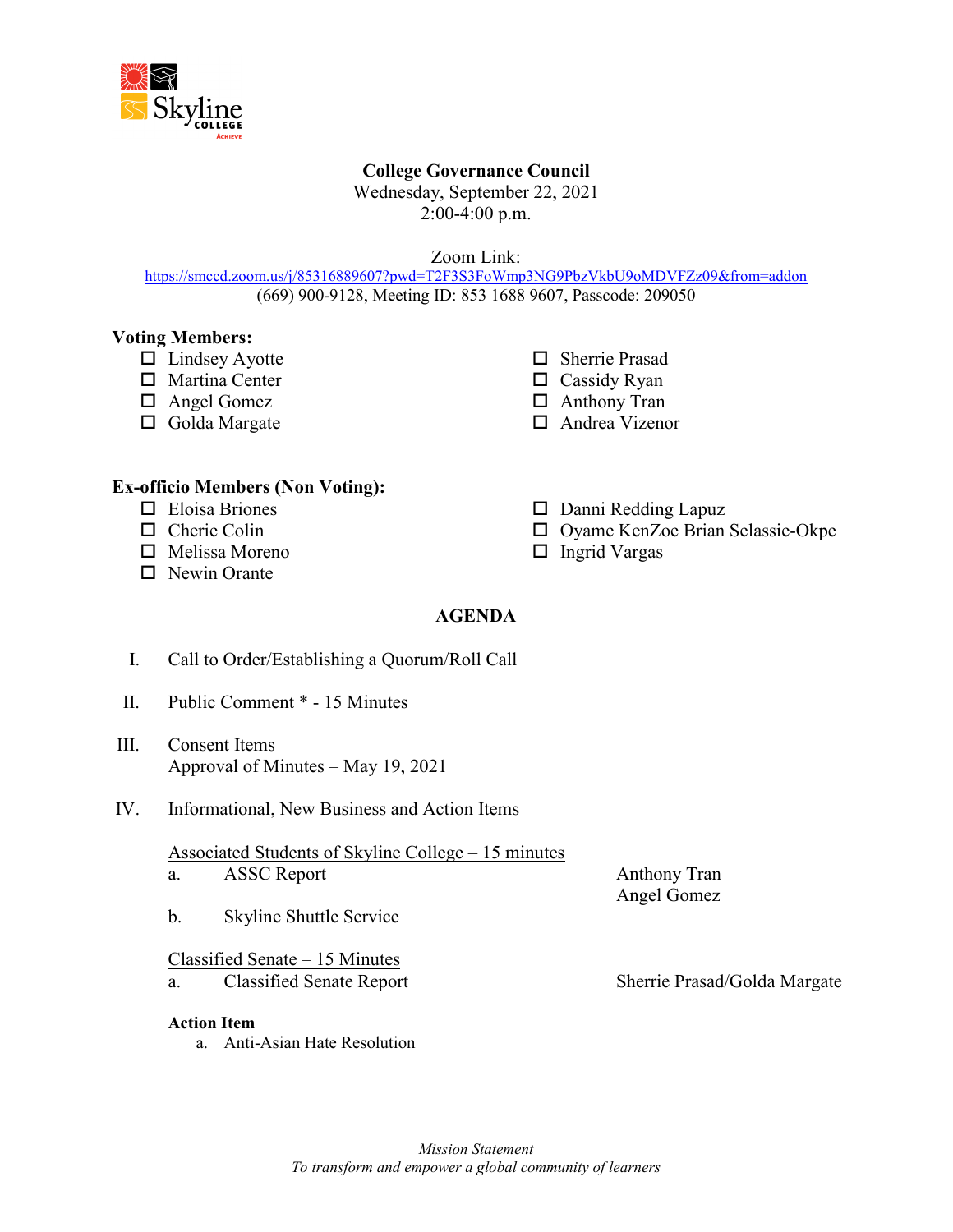

Academic Senate - 15 Minutes a. Academic Senate Report Lindsey Ayotte/Cassidy Ryan

Management Council – 15 Minutes a. Management Council Report Andrea Vizenor/Martina Center

Administration – 45 Minutes

a. President's Update Dr. Melissa Moreno

Discussion Item

- a. Streamline Process and Access to Procedures
- b. Climate Review Task Force (CRTG) Recommendations Regarding the McPhail Group Report

### **Action Items**

a. Intergroup Dialogue Norming for Gathering Spaces

b. Administrative Services Update Eloisa Briones

- c. Instructional Update Danni Redding Lapuz
	- a. FTEFAC Faculty Co-Chair Model
	- b. Technology Update
	- c. Cancellation Guidance Document
	- d. Enrollment Data Sharing

d. Student Services Update Dr. Newin Orante

e. Planning Research and Institutional Ingrid Vargas Effectiveness Update

### **Action Items**

- a. Authorization of Task Group for Peoples College Implementation
- b. Authorization for SPARC to begin work on the 2023-2028 Education Master Plan
- f. Equity Institute Update **Dr. O'Ken Zoe Brian Selassie-Okpe**
- g. Marketing, Communications, Cherie Colin Public Relations Update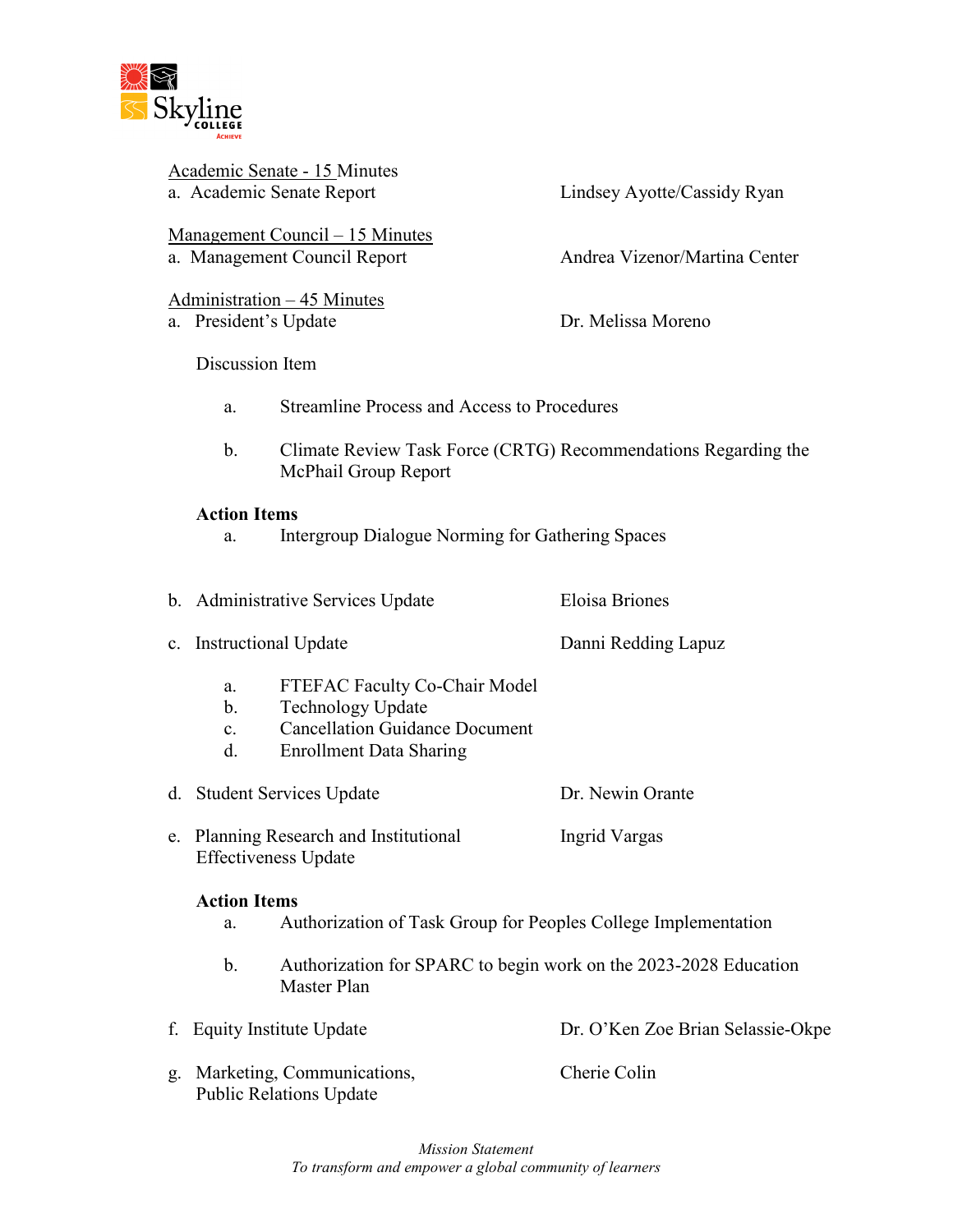

# V. Next Meeting – October 27, 2021

#### VI. Adjournment

*\*Public Comment. Members of the Skyline College community and the public may address the College Governance Council on items appearing on the agenda by submitting a request in the chat box (Zoom) or a comment slip (in person) at the start of the meeting. Speakers must limit their remarks to a maximum of three minutes. If there are a large number of speakers, the President may use discretion to reduce the comment time in order to keep all public comment time to 20 minutes or less, in order to be able to have enough time for the Council to conduct its business. In accordance with the Americans with Disabilities Act, the Council will make reasonable efforts to accommodate persons with qualified disabilities. If you require accommodation, please contact Theresa Tentes at [tentes@smccd.edu](mailto:tentes@smccd.edu) at least 48 hours in advance of the meeting.*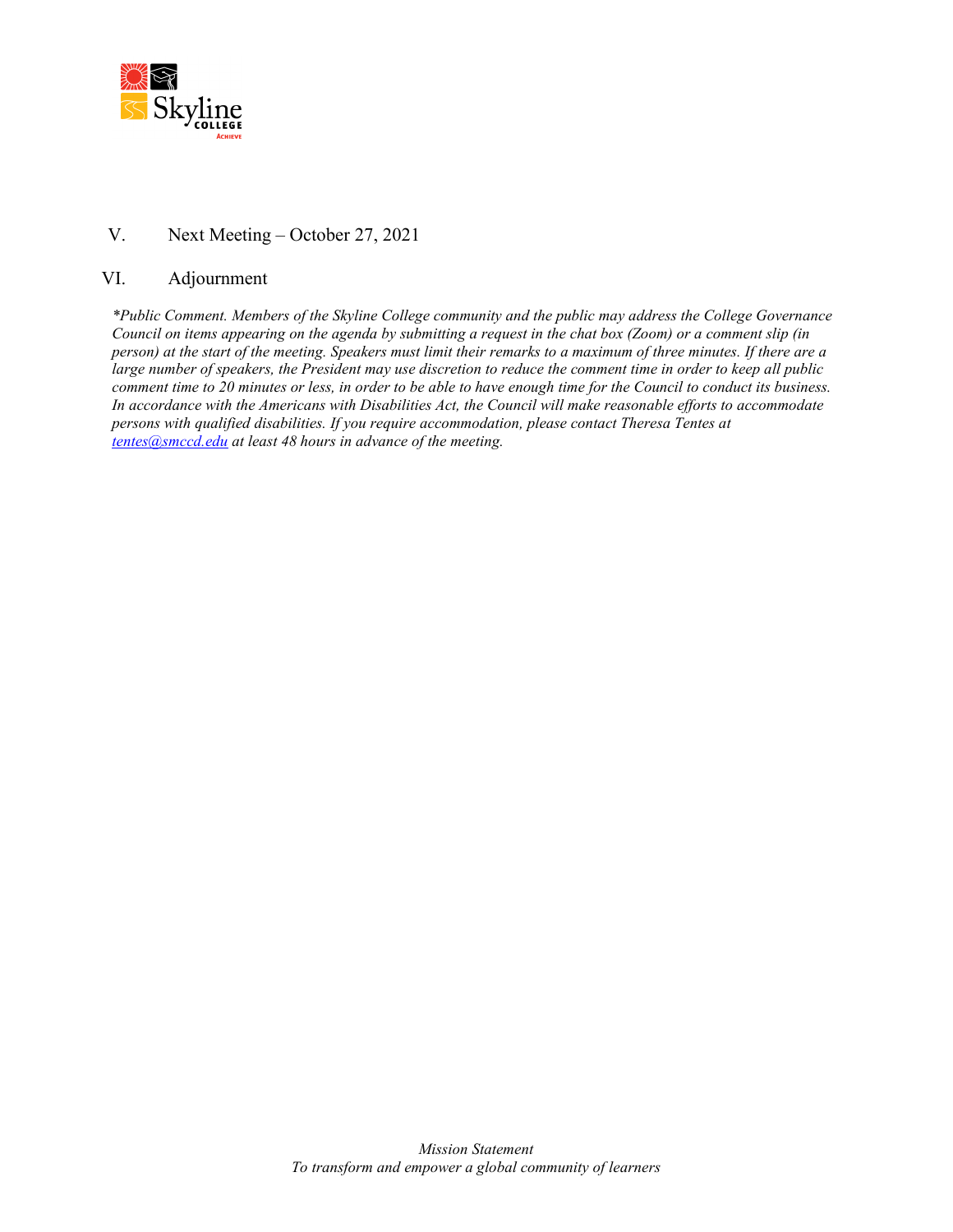

# **Draft Minutes**

**In Attendance:** Eloisa Briones, Kate Browne, Jeremy Evangelista, Jose Gutierrez, Melissa Moreno, Newin Orante, Sherrie Prasad, Jennifer Taylor-Mendoza, Leigh Anne Shaw, Anthony Tran

**Absent:** Golda Margate, Jesse Raskin, Carlos Ungo

**Recorder:** Theresa Tentes

- I. Call to Order and Establishing a Quorum Roll Call Theresa Tentes took Roll Call. All voting members were in attendance except Jesse Raskin and Carlos Ungo. A quorum was established.
- II. Public Comment\*

Mustafa Popal applauded those that came forward to create the joint resolution on Anti-AAPI. He shared that the resolution is a model of what Skyline College stands for being student ready and an open access institution. Mustafa encourages our college leadership to send out a message to all students and employees to acknowledge that the college has services to offer to help support through a difficult time.

Rika Yonemura-Fabian shared her support and solidarity with the Palestinian colleagues and students. She would like to ask for support by Skyline College for the Palestinian American Community members, due to the current situation Palestine. Rika would like to see if our college can send out a public statement stating that we stand, we are here for support with Palestinian students and colleagues and their families.

Motion to move the action items forward on the agenda. (M/S Newin Orante/Leigh Anne Shaw) Ayes. Unanimous.

III. Consent Items Approval of Minutes, April 28, 2021 (M/S Kate Browne/Eloisa Briones) The April 28, 2021 minutes were approved. Ayes. Unanimous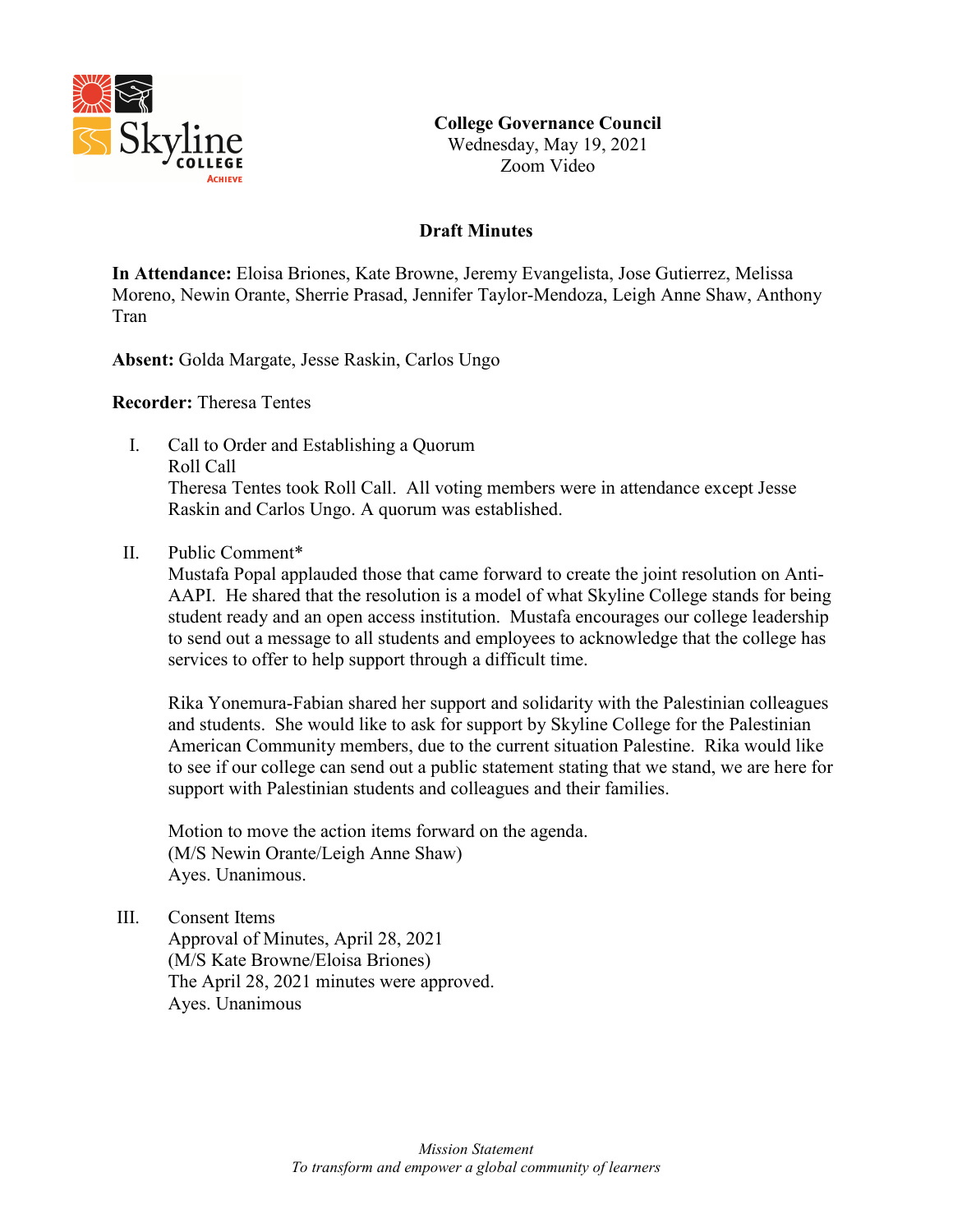#### IV. Informational and New Business

Associated Students of Skyline College

a. ASSC Report Carlos Ungo/

Jose Omar Gutierrez

Jose Omar Gutierrez, Vice President of ASSC, gave a brief report. ASSC recently had elections and they now have new officers. The new ASSC President is Anthony Tran and the new Vice President is Angel Gomez.

Classified Senate – 10 Minutes

a. Classified Senate Report Sherrie Prasad/Golda Margate

Sherrie Prasad, President of Classified Senate gave a brief update. She thanked the Classified Professionals for their dedication and commitment while working from home during the pandemic. She also shared that the Classified Senate held their elections and the five members of the Executive Board were reelected and will continue their work through the 2021-2022 year.

The Caring Campus team has worked on implementing the initiative by making presentations throughout the campus. The website team launched the new website in January 2021. They will continue working through 2021-2022.

In regards to the Classified Leadership Initiative, the Executive Board of the Senate has been working with a leadership coach during Spring 2021. During the Summer the Executive Board will be developing a plan on implementation of the Classified Leadership Initiative in the Fall.

At the May 12 Board of Trustee meeting a joint resolution denouncing Anti-Asian Hate Resolution was presented to the Board. The resolution was created by students, faculty and classified.

Academic Senate - 30 Minutes

a. Academic Senate Report Leigh Anne Shaw/Jesse Raskin

Leigh Anne Shaw, President Academic Senate, shared the new senate officers for the 2021- 2022 year. She continued with the announcement of the Faculty Marshall's for Commencement which are Mike Fitzgerald and Jan Fosberg. Leigh Anne thanked students for their hard work this past semester. She loved the collaboration with the Classified Senate and gave kudos to them for their Caring Campus Initiative. A special thank you to the Vice President's and wished Dr. Jennifer Taylor-Mendoza good luck on her new position as President of College of San Mateo. Leigh Anne congratulated Dr. Moreno for her first full year as Skyline College President.

Administration – 45 Minutes

a. President's Update Dr. Melissa Moreno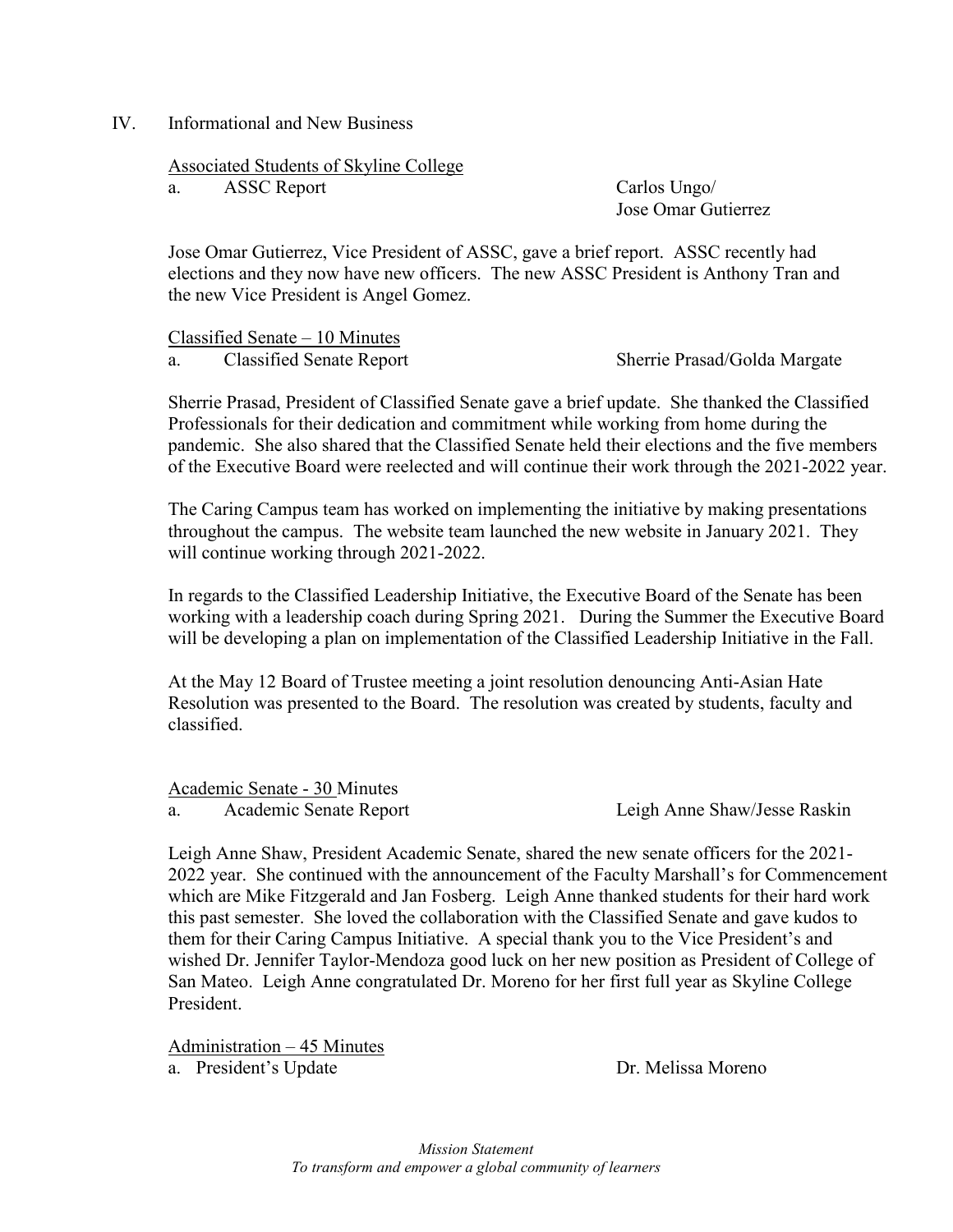Dr. Melissa Moreno, President, thanked the committee for their work this year. Ingrid Vargas will be the lead on the Peoples College Initiative. Dr. Moreno's ultimate goal is after 5 years under her leadership that we end with a lasting and healthy campus climate. All the constituent groups will be part of working on the initiative.

The Climate Review Task Group is not quite ready to bring the recommendations to the President for an action item yet. But she does want to be sure the task is complete with reviewing the recommendations of the McPhail Report.

#### Action

a. Participatory Governance and Committee Structure Work Group [PP presentation of recommendations](https://skylinecollege.edu/collegegovernancecouncil/assets/documents/agendasminutes/2020_2021/agendas/2021-0519%20Participatory%20Governance%20Work%20Group.pdf)

1. Recommendation is to adopt the new definitions and reclassification with committee work.

2. Recommendation is the adoption of the non-hierarchical participatory governance model and committee workflow.

3. Recommendation is a revision of the CGC Bylaws.

4. Recommendation is to Bifurcate SPARC and IEC.

5. Recommendation to have an annual Constituent Committee Orientation.

6. Recommendation is to enhance student participation in constituent committees

7. Recommendation is requiring annual reporting from constituent committees and councils/senates.

Motion to adopt the recommendations that came forth from the Participatory Governance Task Group

(M/S Sherrie Prasad/Leigh Anne Shaw) Ayes. Unanimous.

b. Administrative Services Update Eloisa Briones

Action Item a. FY 2021-2022 Fund 1 Tentative Budget Recommendation

Vice President of Administrative Services Eloisa Briones provided an explanation of the Fund 1 Tentative Budget. She had previously presented the information to the SPARC committee. Eloisa provided the current calculation, since the numbers are shifting. There is a possibility that by the time the college receives its final budget,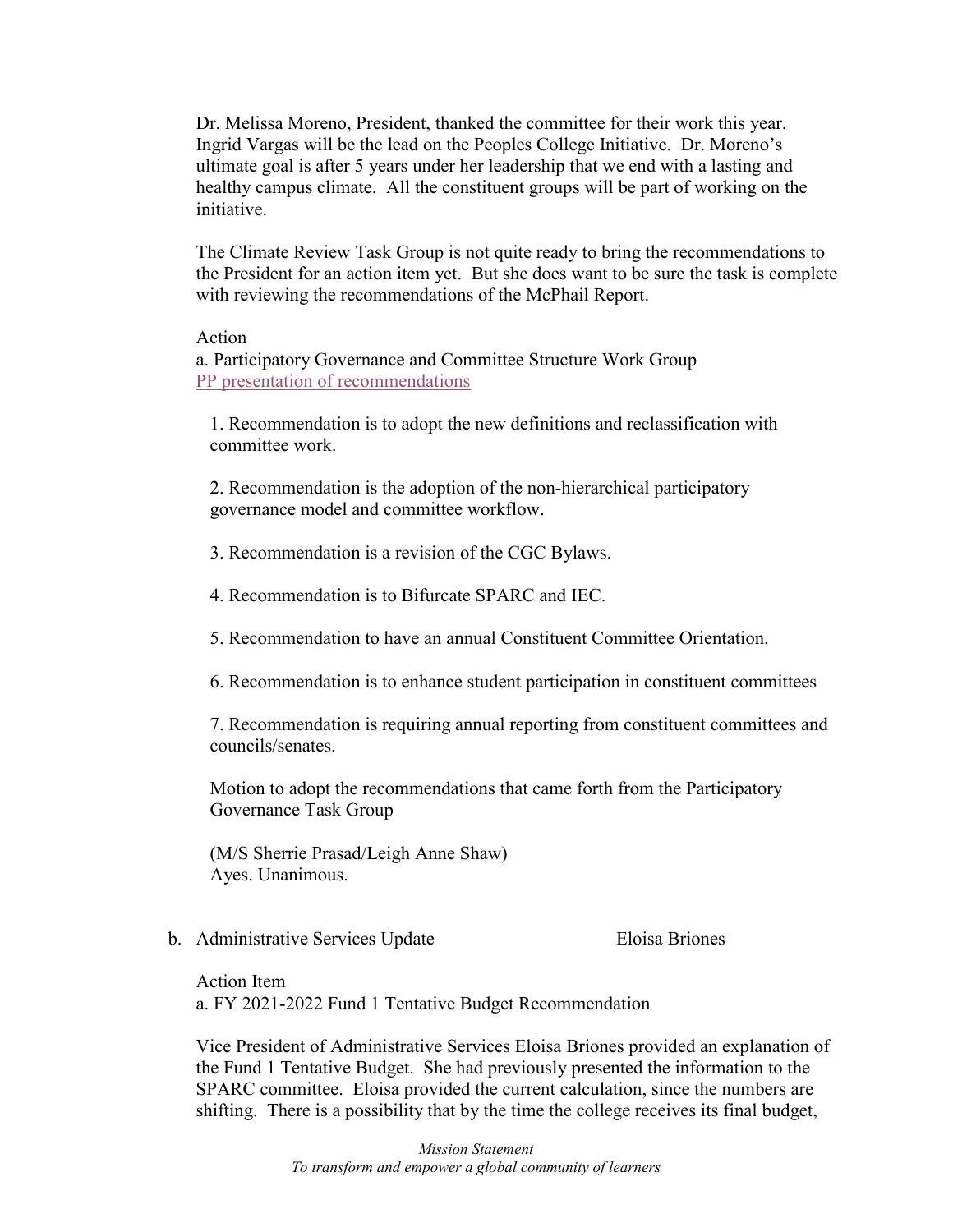the amount of money that might be available might be a slight positive or it might be in the deficit. Eloisa recommended to SPARC that the college takes a look at the current budget and recommend a status quo budget for 2021-2022.

Motion to adopt the budget recommendation 2021-2022 as status quo from 2000- 2021. (M/S Leigh Anne Shaw/Sherrie Prasad) Ayes. Unanimous.

c. Instructional Update Dr. Jennifer Taylor-Mendoza

Dr. Jennifer Taylor-Mendoza, Vice President of Instruction, shared that the conversation regarding the move for Middle College was held at the Academic Senate meeting. Beginning July 1, 2021, the Middle College program will move from Language Arts Division to Strategic Partnerships and Workforce Development Division.

Dr. Taylor-Mendoza gave a heartful thank you to everyone.

d. Student Services Update Dr. Newin Orante

Dr. Newin Orante, Vice President of Student Services shared that Student Services is working diligently to make sure that the college is prepared for students if they are on campus for classes or for support.

e. Planning Research and Institutional Ingrid Vargas Effectiveness Update

Dean of Planning, Research and Institutional Effectiveness, Ingrid Vargas shared that there will be training with SCUP (Society for College and University Planning). There are many items being planned such as the Facilities Master Plan, Educational Master Plan and Enrollment Management Plan. The members of College Governance Council (CGC) and the incoming members of SPARC will be invited to the 6 hour training with SCUP which will be held in two sessions.

Action items

- a. SPARC recommendation on Criteria for Those Undergoing Program Review
	- [https://drive.google.com/file/d/1cRTDBeCqhXGz4\\_dUzUT-](https://drive.google.com/file/d/1cRTDBeCqhXGz4_dUzUT-33A0vxXbON5Q/view?usp=sharing)[33A0vxXbON5Q/view?usp=sharing](https://drive.google.com/file/d/1cRTDBeCqhXGz4_dUzUT-33A0vxXbON5Q/view?usp=sharing)

A motion to approve the guidelines for which programs to undergo program review.

(M/S Leigh Anne Shaw/Jose Gutierrez) Ayes. Unanimous.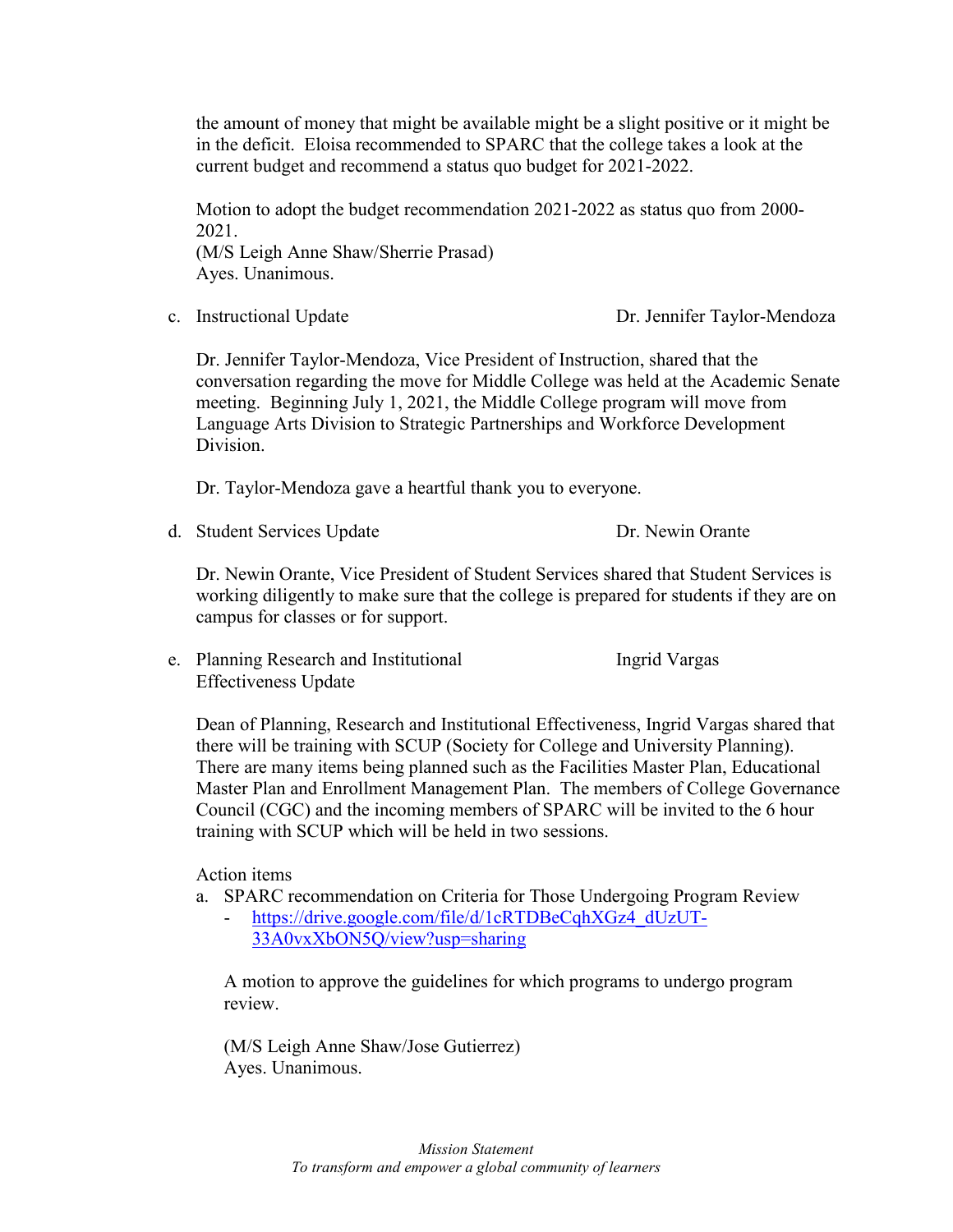- b. SPARC recommendation on Piloting of Program Review Update (PRU) Templates
	- Instructional PRU Template: [https://docs.google.com/document/d/1Sh1O98Qi742DzJtOu76Yn8](https://docs.google.com/document/d/1Sh1O98Qi742DzJtOu76Yn8-pzOcgQLctn140SBeBL1U/edit?usp=sharing) [pzOcgQLctn140SBeBL1U/edit?usp=sharing](https://docs.google.com/document/d/1Sh1O98Qi742DzJtOu76Yn8-pzOcgQLctn140SBeBL1U/edit?usp=sharing)
	- S/ LSS PRU Template: [https://drive.google.com/file/d/1CLQ7nH0ML91kL0kX](https://drive.google.com/file/d/1CLQ7nH0ML91kL0kX-zVTS1a3FLmcyvWO/view?usp=sharing)[zVTS1a3FLmcyvWO/view?usp=sharing](https://drive.google.com/file/d/1CLQ7nH0ML91kL0kX-zVTS1a3FLmcyvWO/view?usp=sharing)

A motion to approve the templates for program review for Instructional and Student Support.

(M/S Leigh Anne Shaw/Newin Orante) Ayes. Unanimously.

f. Equity Institute Update Dr. O'KenZoe Brian Selassie-Okpe

No report.

g. Marketing, Communications, Cherie Colin Public Relations Update

Director of Community Relations and Marketing, Cherie Colin, shared that she recently hired a Web Programmer Analyst, Hariklia Frangos (Aria), who will begin soon.

Commencement will be held next Friday, May  $28<sup>th</sup>$ . As of now, there are 215 2021 graduation and 62 students participating in the 2020 graduation. These number will continue to increase.

- V. Next Meeting September 22, 2021
- VI. Adjournment

*\*Public Comment. Members of the Skyline College community and the public may address the College Governance Council on items appearing on the agenda by submitting a request in the chat box (Zoom) or a comment slip (in person) at the start of the meeting. Speakers must limit their remarks to a maximum of three minutes. If there are a large number of speakers, the President may use discretion to reduce the comment time in order to keep all public comment time to 20 minutes or less, in order to be able to have enough time for the Council to conduct its business. In accordance with the Americans with Disabilities Act, the Council will make reasonable efforts to accommodate persons with qualified disabilities. If you require accommodation, please contact Theresa Tentes at [tentes@smccd.edu](mailto:tentes@smccd.edu) at least 48 hours in advance of the meeting.*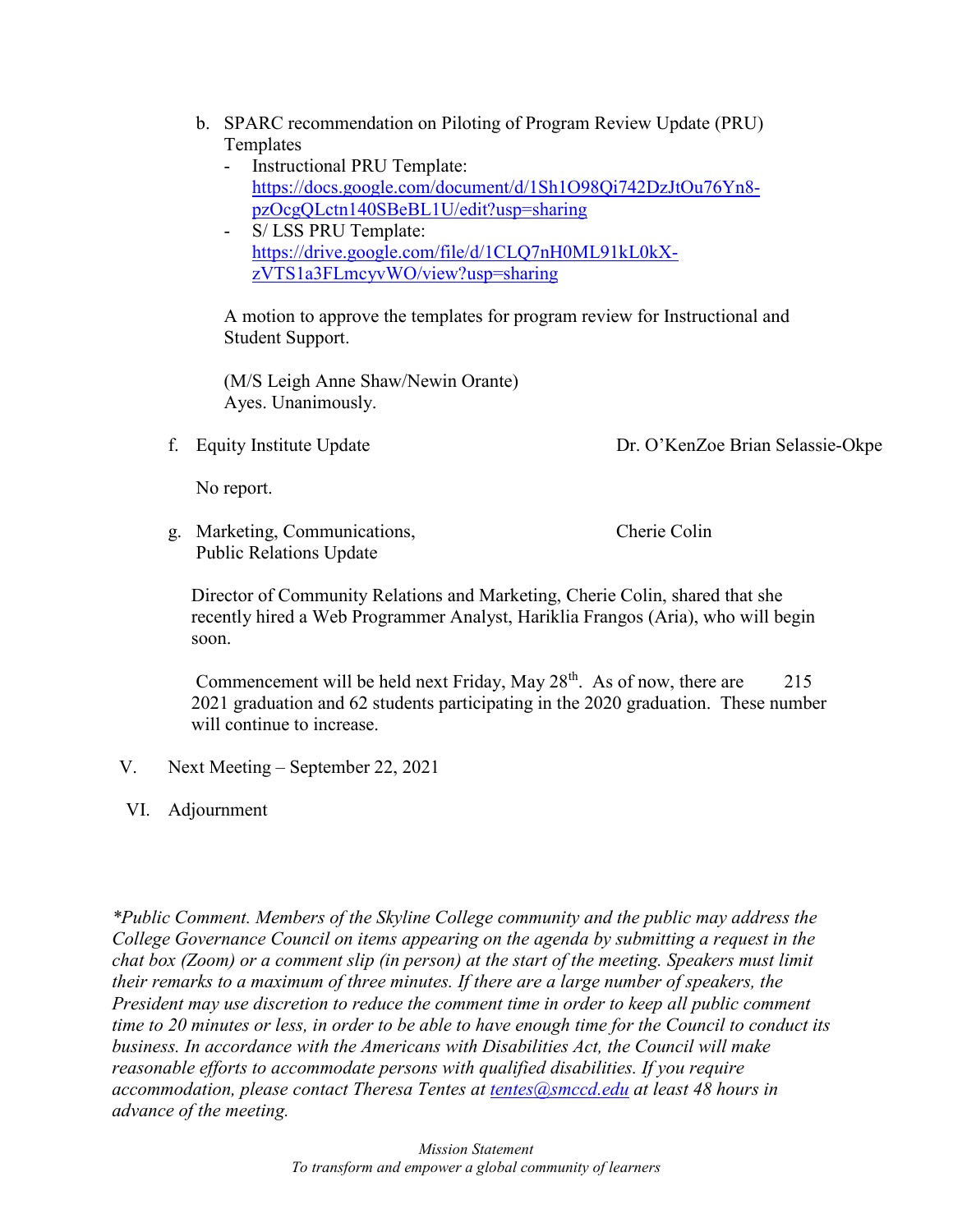### FINAL DRAFT July 12, 2021

**Climate Review Task Group Recommendations to the College Governance Council** (CGC) **Regarding the McPhail Recommendations to the Skyline College President** (To be submitted at the first Fall CGC meeting).

### **Refresher**

The Climate Review Task Group (CRTG) was formed by CGC to

- Review the McPhail Group Report and its 26 Recommendations (Chapter X p. 47)
- Assess whether to accept the recommendations
	- If so, which now and which later, given the pandemic
- Assess whether further climate review efforts are needed, such as, engaging an external consultant to conduct a campus wide climate survey
- Bring CRTF recommendations to CGC (CGC then makes recommendations to the College President for final approval and implementation)

# **Status of Review**

The CRTG decided to review the recommendations in phases and in the order presented in the McPhail report. We have already completed Phase I, and CRTF recommended to CGC that the McPhail Report Recommendations to the SMCCCD Chancellor (McPhail p. 48) be endorsed by the College and forwarded to the Chancellor as written. The President took those recommendations to the Chancellor.

In Phase II, the CRTG reviewed the seven (7) Recommendations for the Skyline College President (McPhail p. 48). At this time, we are bringing our conclusions and recommendations to CGC with regard to those 7 items. We will continue to review the remainder of the recommendations and bring our reports and findings to CGC as we complete each phase.

# **McPhail Group Recommendations to the Skyline College President**

The CRTG recommends that the College move forward with all seven (7) recommendations made in the McPhail report to the College President. We have provided some notes/thoughts in italics for each recommendation to help the CGC and the President fully understand the intent behind these recommendations, and to offer suggestions for how these recommendations can be realized.

- **1. Restore and evaluate a reasonable model for participatory governance at Skyline College. Lead the constituent groups in a process of sharing the expectations of participatory governance at Skyline College.**
	- *CRTG recognizes the need of our Participatory Governance model to reflect the values of the Skyline community. We stress the need to hear from all constituency groups before major decision-making. We recognize that the Participatory Governance Task Group (PGTG) is in the process of shifting governance to a more accessible and transparent model. We recommend the President continue to work with the PGTG, using an equity-minded lens to examine the existing committee structure (i.e., term limits, definitions, process).*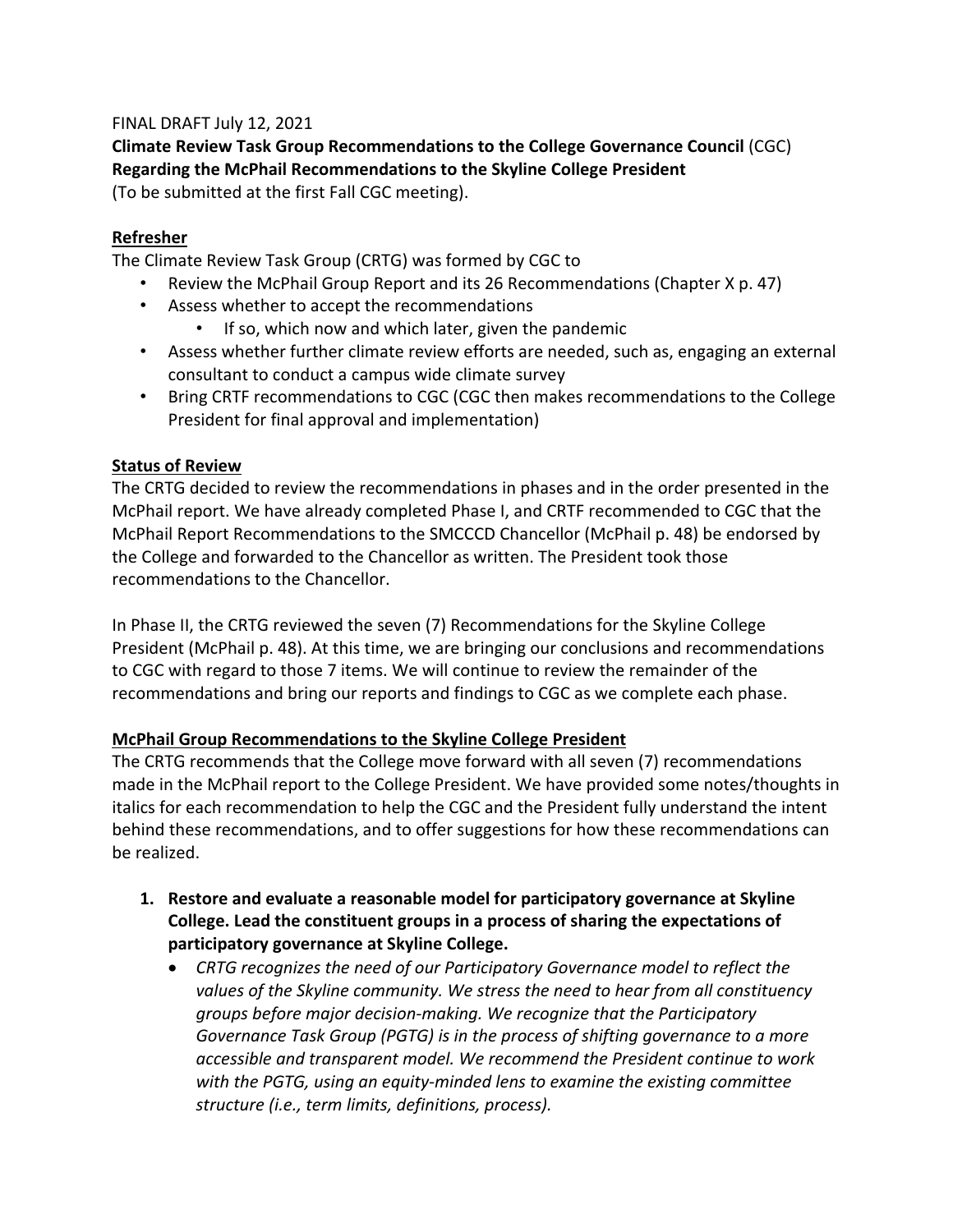- **2. Evaluate the college's student success agenda to ensure that the college measures equity outcomes for all students. (Disaggregate the data to review achievement disparities among different subpopulations of students).**
	- *Toward this effort and since the publication of the McPhail Report, the President directed the Planning, Research, and Institutional Effectiveness (PRIE) Office to create dashboards for public and faculty access to customizable data. In addition, our PRIE office has made a number of presentations to help remind the community that it provides a service to our campus for research and data analysis, and is available for customized data projects. Project leaders are tracking our Comprehensive College Redesign/Guided Pathways/Promise Scholars implementation, and continue to assess outcomes for student completion and graduation rates for hyper-marginalized groups. We recommend providing annual status reports on the institutionalization of these efforts, as the redesign project winds down. We also suggest surveying our students annually to determine how the redesign is impacting students and what ongoing support systems for our students are needed to improve retention and completion.*
- **3. Determine the reasons why employees feel that Skyline College does not support conversations about race. (This discomfort carries negative effects on the campus climate.)**
	- *We are interested in deeply understanding the culture and climate of the College, which will help us determine the reasons why employees feel that conversations about race are not supported. The McPhail Group reported that there exists a negative climate at the college. We recognize that everyone is in a different place of understanding. We want to be an institution of interrogation and critical inquiry with a spirit of learning and building awareness. We are working toward all of us understanding that this is a personal journey in finding our own agency in doing this work. We want the campus to engage in ongoing learning and inquiry as opposed to trainings that imply the work ends. We want to ignite an intrinsic urgency to learn to build community, understanding and a common language. As a campus we have invested in learning the pedagogy of Intergroup Dialogue, that has the potential to create a common language to enable dialogue on difficult subjects, including race. We are also hoping for a new sense of collegiality and collaboration among all equity advancing groups.*
- **4. Build a sense of family, and of shared goals among and between all stakeholder groups. To be heard and engaged is deeply desired by faculty, staff, and students. (The new president can quickly demonstrate "caring" by listening well, sending a succinct vision, and setting the tone of inclusiveness, openness, and participatory decisionmaking.)**
	- *We suggest increasing togetherness to learn about each other. Can we create the space and time to allow this to happen in an inclusive way? What are we doing to connect people, to get to know each other, and have fun together? How do we*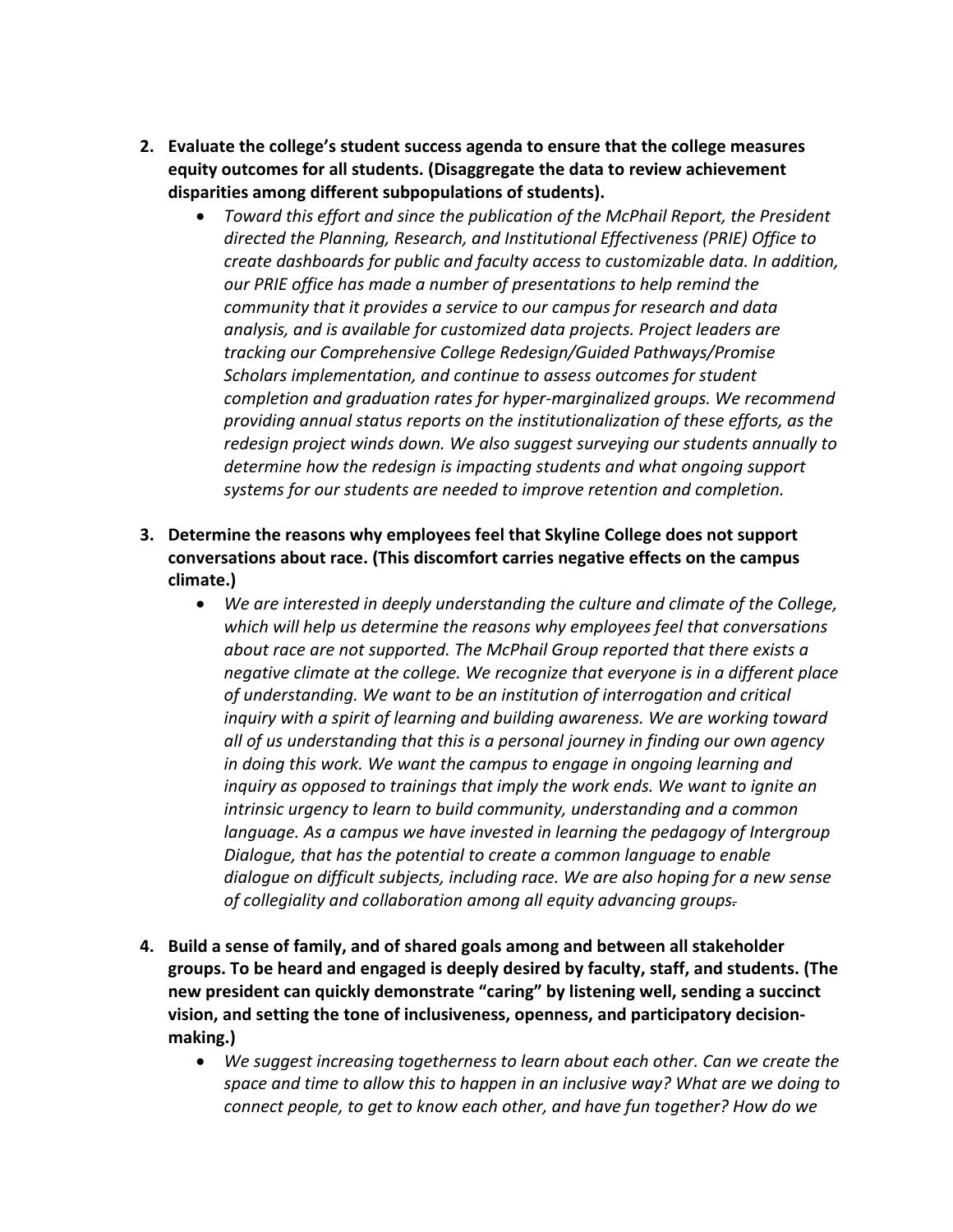*build relationships so that we have a deeper understanding of and respect for each other's cultures and ethnicities, to help unroot us from White Supremacy? How do we ground these activities to support implementation of Intergroup Dialogue, as a reflection of our mission and vision and to sustain a culture of shared values?*

- **5. Lead the effort to create an "evidence-informed" college where research is a tool to be used by faculty, staff, and administrators, and the expectation is that its application can shall improve student success. (See Goldacre, 2018.)**
	- *Data Dashboards are a great beginning toward improving access to data, but the other kind of data we need in order to delve deep into climate issues – such as gender bias, microaggressions, etc. is qualitative evidence collected through voice surveys of all groups. The student voice survey in 2018, for example, asked how students have experienced the professors and the classroom. We need evidenceinformed longitudinal data working with Academic Senate, other constituent groups, and the Dean of PRIE. As a community, we expect more transparency around data availability, process, and analysis.*
- **6. Execute a transparent budgeting and resource allocation model. (See McPhail, 2005, pp. 155-178).**
	- *Along these lines, there was a decision in May, 2021 to bifurcate Strategic Planning Allocation of Resources Committee (SPARC) and Institutional Effectiveness Committee (IEC) which presents an opportunity for SPARC to focus more closely on budgeting and resource allocation in a transparent manner. PRIE and SPARC created an Integrated Planning and Resource Allocation (IPRA) model in furtherance of being transparent about our process. We recommend that the President ensure the model is followed in a transparent manner – and each constituency is accountable to the IPRA model process. We further recommend that the President bring greater transparency to categorical and grant funding by informing SPARC about allocations of these funds. We recommend that the President maintain professional development across all constituency groups as a priority, and that there be a "professional development" constituency committee to ensure equity and transparency. Also, we remind the President that at the center of resource allocation is student success.*
- **7. Design and implement systems of accountability that ensure the responsible exercise of authority dedicated to the designated leadership positions.**
	- *We recommend that this item be revisited at the end of Fall 2021, and then annually to review how the "People's College Initiative" that plans to address ongoing climate review with the ultimate goal to have a sustaining and healthy climate, helps put systems of accountability in place through College Governance Council. We retain these questions to revisit as well: Do our participatory structures and governance committees help with accountability? Are we ensuring transparency and communication? What does accountability look like for all*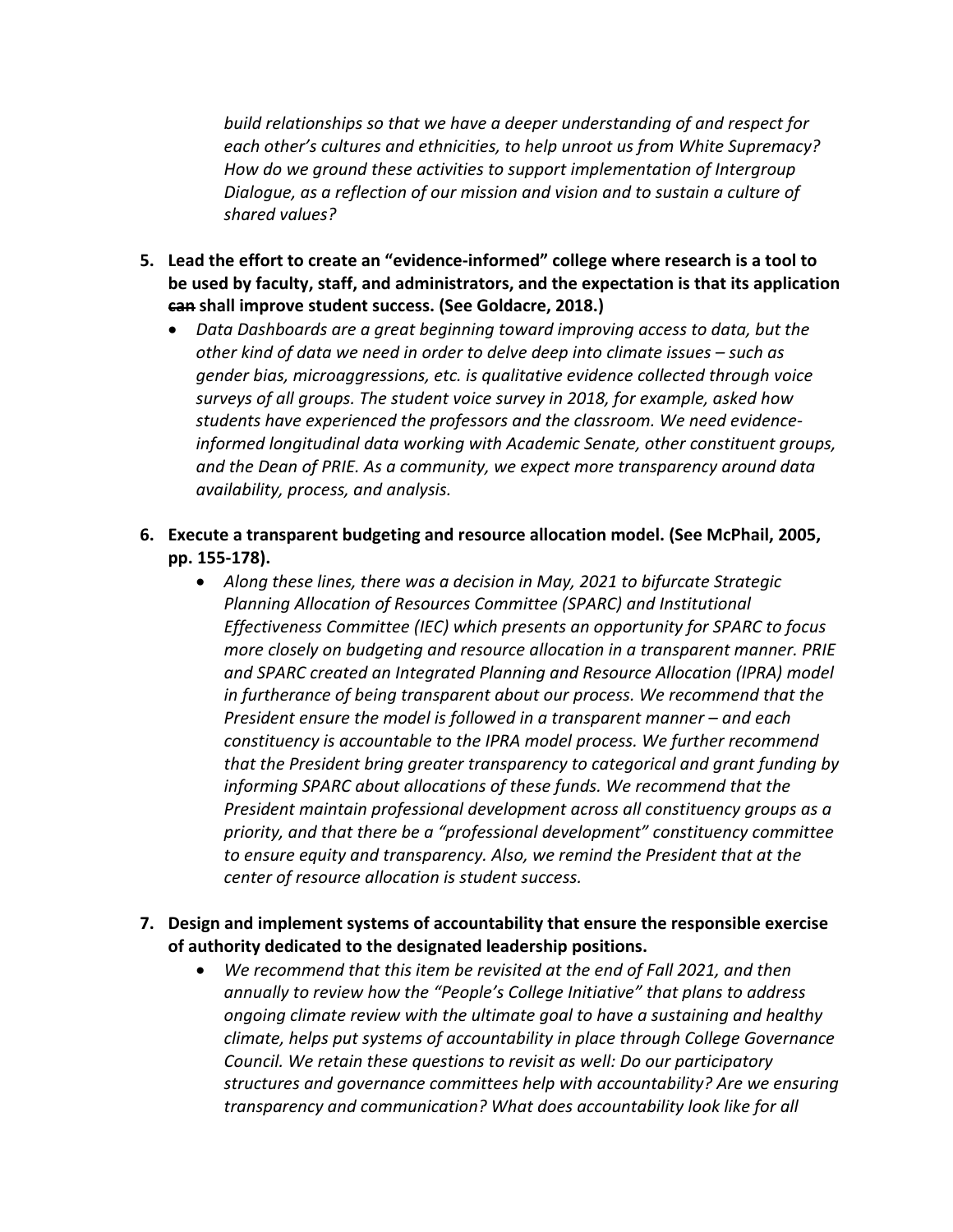*constituencies? Have we enrolled every group into systems of accountability as created by College Governance Council? Are we conducting 360-degree evaluations? Are we setting up Classified Professionals for success, in that their managers wholly support their meaningful participation in the governance process?*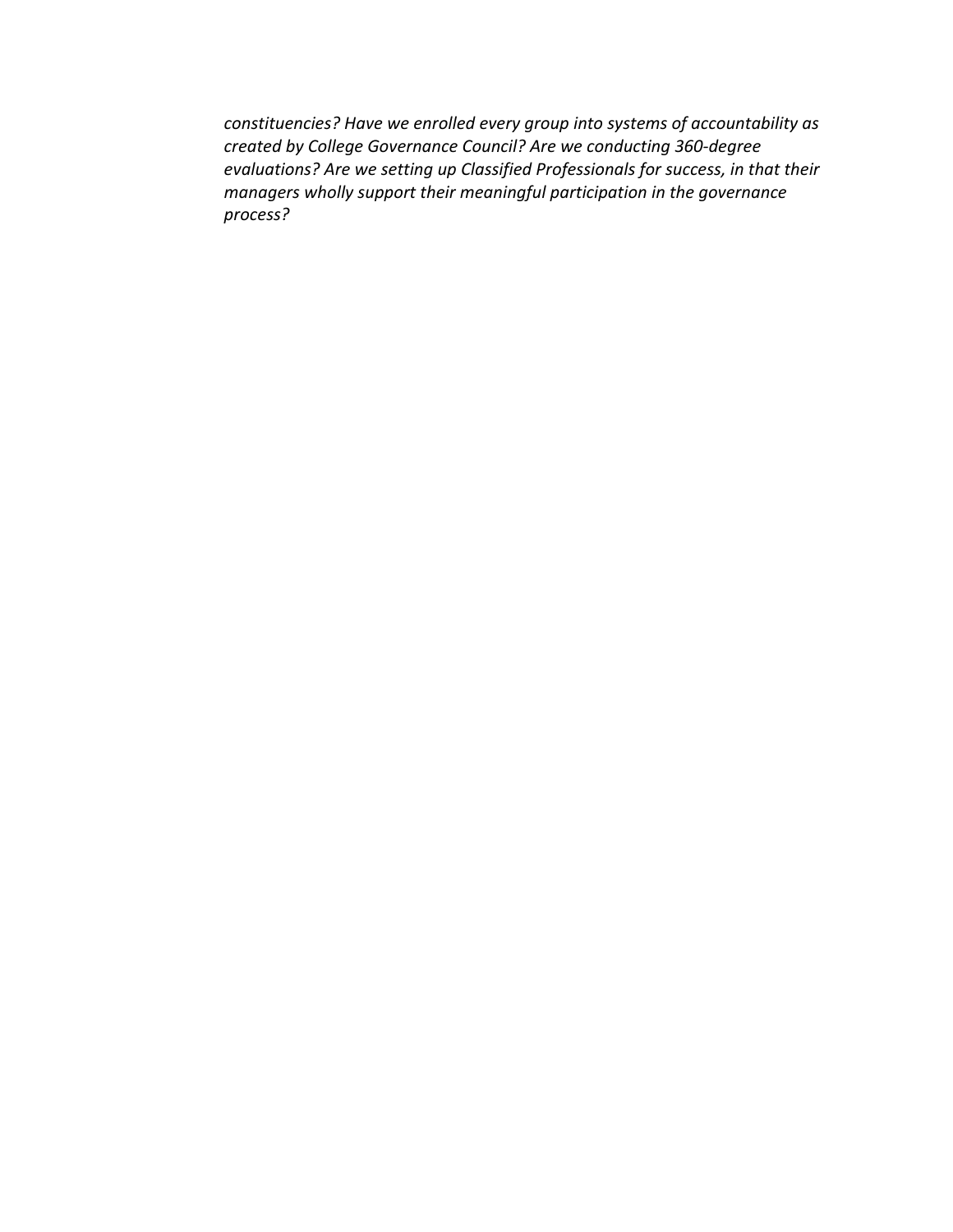### FINAL DRAFT July 12, 2021

**Climate Review Task Group Recommendations to the College Governance Council** (CGC) **Regarding the McPhail Recommendations to the President's Cabinet**

(To be submitted at the first Fall CGC meeting).

### **Preamble**

It is expected that the President's Cabinet will support the President in implementing all the recommendations we made to the President, and the following twelve recommendations are made directly to the Cabinet:

- **1. Execute critical decision-making processes at the college that document respect for input from those impacted by decisions. (See Boggs & McPhail, 2020).** *President's Cabinet needs to create a "process" for creating new procedures, and for publishing existing procedures. Complicated processes should have visuals/infographics for support in understanding. President's Cabinet shall follow the participatory governance process when designing new or modifying procedures.*
- **2. Create and monitor a safe and comfortable work environment for women that affirms and values their contributions.**

*Recognizing that gender bias exists in our community, we are asking for further climate review on this topic. Where are the issues, where are people not feeling safe or comfortable? Is this a gender issue alone? Or are their other marginalized or underrepresented groups impacted by a lack of safety or comfort? We suggest the Cabinet support the College Governance Council in forming a task group to address this issue, in concert with the efforts of the People's College Initiative and moving forward with regular climate reviews.*

**3. Lead by example in implementing policies and procedures. (It is crucial that all Skyline College expectations are demonstrated through modeling and leadership at all levels of organization).**

*At Skyline College, we lead using an equity lens, and expect leadership to lead by example in this regard. We suggest our Mission, Vision, and Values are reviewed to include antiracism and equity. We recommend that executive leadership and management engage in regular self-reflection through antiracism and equity trainings – with an expectation of action, and include self-reflection on how we are leading by example in the evaluation process.*

**4. Strengthen relationships with classified employees. (There is the perception among some classified employees that their voices do not count. This condition and impression must be evaluated. If true, it should be quickly addressed).** *Classified Professionals are an integral part of the participatory governance process and* 

*the recent adoption of the new College Governance Council (CGC) voting structure has affirmed that their voice matters more than ever. It is recommended that the cabinet take measures to meet with the Classified Professionals regularly (in President's*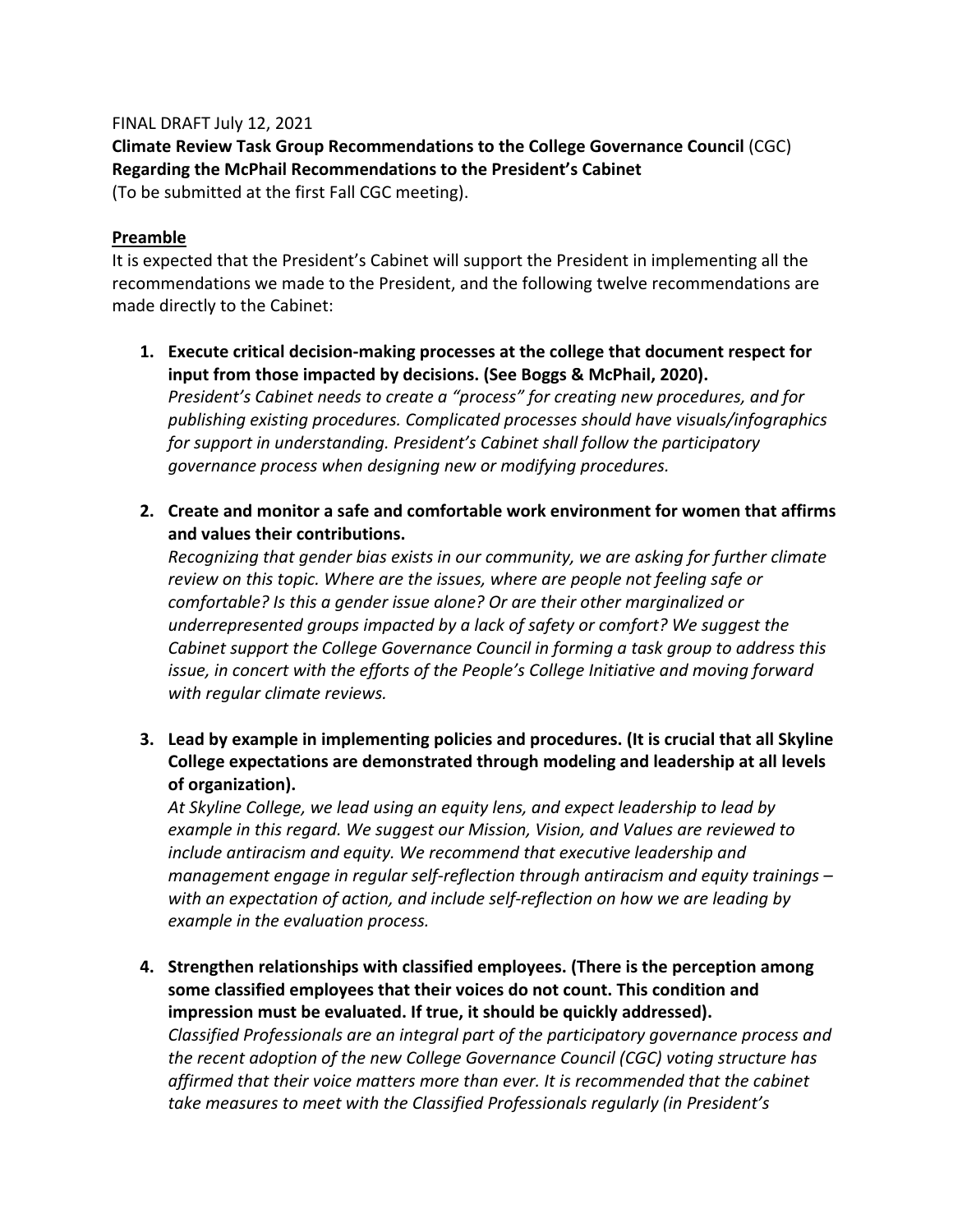*Roundtable) and ensure widely accepted understanding of the value of their voice through broad campus wide communication. Caring Campus, Classified Professionals Institute, and Intergroup Dialogue are current examples of new professional development efforts for Classified Professionals. We recommend that the President's Cabinet support deans, managers, and supervisors in supporting (creatively with flexibility) the full participation of Classified Professionals in the participatory governance process, and communicate more about opportunities for participation. Do we need to rethink the times and days of meetings to meet the needs of Classified Professionals, to be more equitable and encourage greater participation?*

**5. Develop a strategic communication plan and integrate it into the College's strategic plan. (Effective communication ensures that all members of the College are aware of the plan, its importance, and how they might be impacted).**

*We recommend the development of a strategic communication and marketing plan for the campus, with a focus on the People's College Initiative (addressing participatory governance, equity, antiracism, and climate review) to be integrated into the Educational Master Plan.*

- **6. Lead with the authority in your position. (Executive level and midlevel leaders must find the courage to exercise the power that is inherent in their positions).** *We recommend that the leadership be accountable to student needs and the business of the College. The College leadership is expected to empower and support its employees in building positive morale and agency.*
- **7. Prioritize Ensure equal equitable access to professional development programs for all college employee groups.**

*In 2020, professional development for all employee groups was declared a "postpandemic" priority using one-time funds. We recommend that SPARC continue to prioritize allocation of funding to meet the professional development needs long-term. We recommend that professional development for leadership include a focus on employee empowerment. We recommend that the campus revisit its Mission, Vision, and Values to include employee learning as a value, and that professional development be the conduit to learning. We recommend that equitable access to professional development among employee groups is analyzed by the college's equity audit.*

- **8. Develop a common language for understanding what equity means at Skyline College.** *The District Antiracism Council has developed a glossary of terms. We recommend that Skyline College adopt and/or align with the glossary of the District's Antiracism Council. There will be a series of talks regarding this common language. We recommend reviewing the glossary of terms promulgated by the Equity Institute and addressing whether alignment and cohesion is warranted.*
- **9. Utilize effective communication in sharing the equity and antiracism vision of the college, using Kotter's effective communication model.**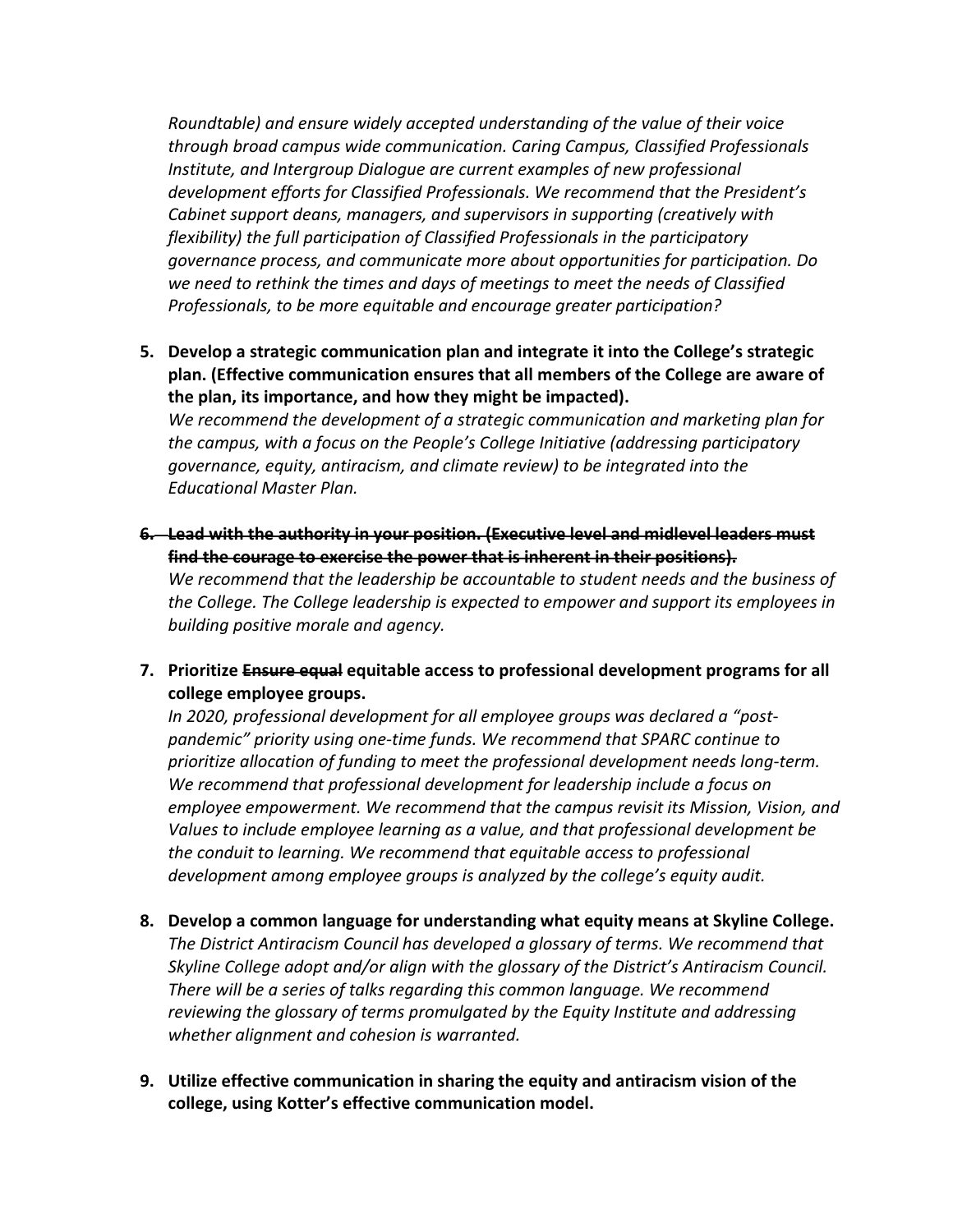### *The elements of the Kotter model are as follows:*

- *1. Keep communications simple, direct, focused and jargon-free.*
- *2. Use metaphors, analogies, and examples to bring the messages to life.*
- *3. Deliver the message across lots of different forums and vehicles.*
- *4. Repeat. Repeat. Repeat.*
- *5. Lead by example. Behavior is the most powerful way to communicate so walk the talk.*
- *6. Address inconsistencies and communicate with honesty and openness.*
- *7. Listen and be listened to in a two-way endeavor. Solicit feedback and encourage questions, challenges and arguments about the vision and what it means for your organization.*

*We recommend incorporating these elements in our campus wide communications to effectively share the college vision.*

**10. Engage the campus community in "courageous conversations" about diversity, equity, and inclusion, including race, to help employees examine personal biases and discover what they need to do to collectively foster diversity, equity, and inclusion at Skyline College. (See Singleton, 2015).** 

*We recommend that the college continue with its adoption of the Intergroup Dialogue pedagogy that is currently being implemented as professional development opportunities for all employee groups. Participation is encouraged in various "dialogues" addressing difficult topics.*

**11. Define the roles of deans. One challenge that often comes when institutions are in the midst of transition is role ambiguity or confusion with respect to the scope of job duties and responsibilities. (Some of the interview participants reported that they were confused about the duties of the deans at Skyline College).**

*The roles of the deans may not be clear, because of how the Divisions were created – with a perceived lack of informed participatory governance. We recommend that the participatory governance process be followed for any major college change or decision, including the creation of departments and divisions, so that inclusive input is sought from all impacted constituencies, and decisions are brought to College Governance Council for consideration. We also recommend continuing "Deans Town Halls" as a means of campus wide interaction and communication about the roles of the Deans.* 

**12. Provide the same outcomes and privileges to both men and women. Having gender equality isn't just an important issue for women; workplace gender equality is also directly related to the overall economic performance of corporations and, in general, the whole country.**

*We recommend that College Governance Council creates a Task Group to explore gender equity on campus to gain a better understanding of the underlying issues and make recommendations for action and change.*